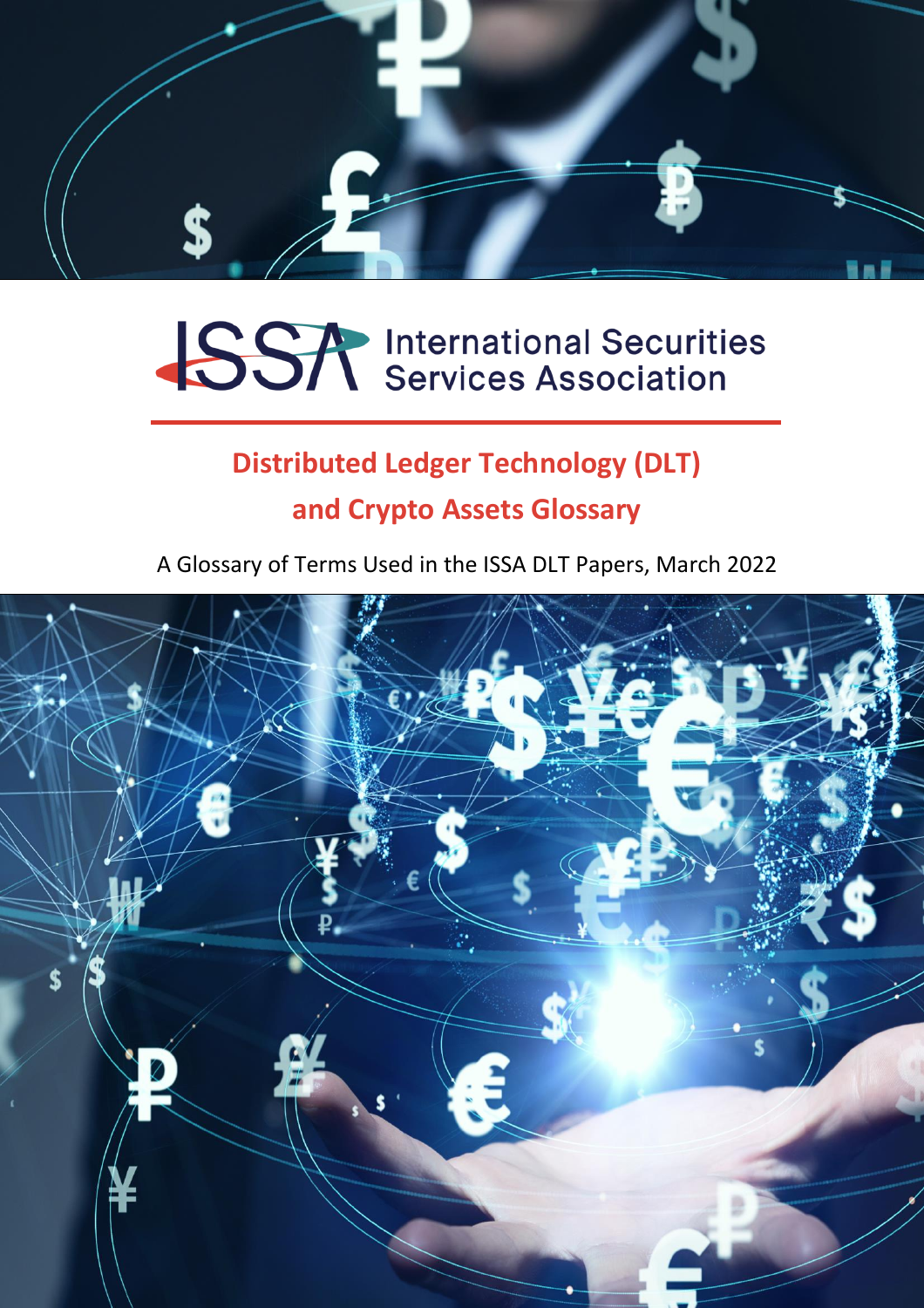

#### ABOUT ISSA

ISSA is a Swiss-domiciled association that supports the securities services industry. ISSA's members include CSDs, custodians, technology companies and other firms who are actively involved in all aspects of the securities services value chain.

ISSA - Shaping the future of Securities Services.

#### DISCLAIMER

It is ISSA's intention that this report should be updated periodically. This document does not represent professional or legal advice and will be subject to changes in regulation, interpretation, or practice. None of the products, services, practices or standards referenced or set out in this report are intended to be prescriptive for Market Participants. Therefore, they should not be viewed as express or implied required market practice. Instead they are meant to be informative reference points which may help Market Participants manage the challenges in today's securities services environment. Neither ISSA nor the members of ISSA's Working Group warrant the accuracy or completeness of the information or analysis contained in this report.

© International Securities Services Association ISSA 2022 No part of this glossary may be reproduced, in whole or in part, without the prior permission from ISSA.<br>

professional or legal advice and will be subject to changes in regulation, interpretation, or practice. None of the

#### International Securities Services Association and the information may help Market Participants may help Market

comallenges in today of the members of today's securities services and the members of the members of the members of the members of the members of the members of ISSA's Working Group Services AG, Hardturmstrasse 201 et.org **EXECURACY CH-8021 Zurich, Switzerland** in the information of the information or analysis contained in this report.

 **[www.issanet.org](http://www.issanet.org/)**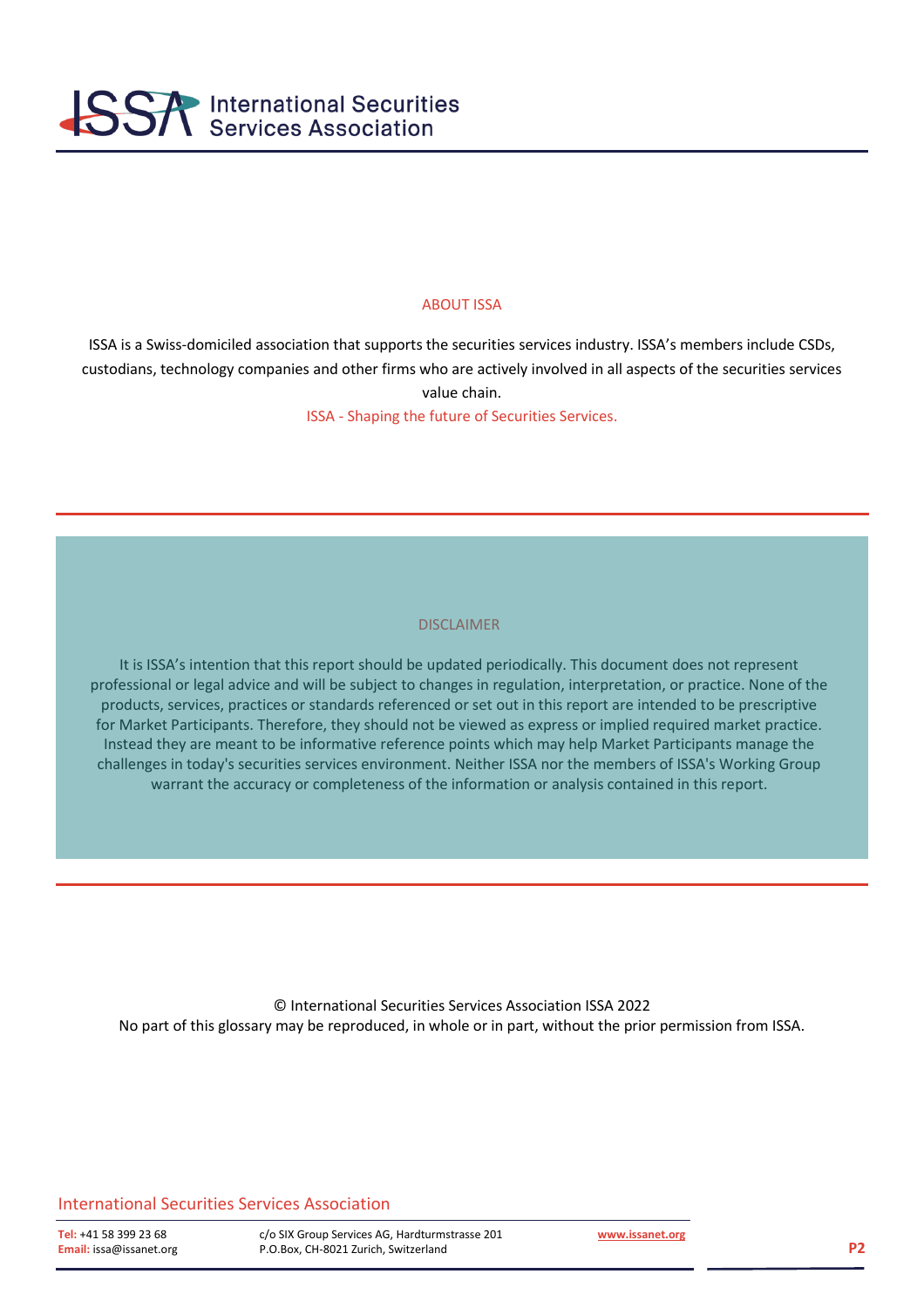

#### **Foreword**

DLT and Crypto assets are still a relatively novel area. The ISSA DLT Working Group (WG) has created and continues to create new thought leadership and reports on this emergent technology and product set.

The glossary that ISSA has used continues to develop but rather than add the same material to each report, the DLT WG has decided to centralize the Glossary on the ISSA website so that it can be a standalone reference material for use with ISSA papers as well as for interested parties who need a comprehensive glossary of terms used within the market.

It will be updated as new terms are identified and used by ISSA.

#### **Target Audience**

This paper is addressed to market intermediaries, such as custodian banks, clearers, brokers as well as to asset managers, issuers, industry associations, financial market infrastructures specifically as CSDs, exchanges and CCPs, regulators, FinTech providers and those interested in DLT and Crypto assets.

#### **Acknowledgements**

This report is the result of efforts by a team of experts drawn from ISSA Operating Committee members and other ISSA participating firms. The ISSA Executive Board wishes to thank all supporters for their contributions.

**20212021D**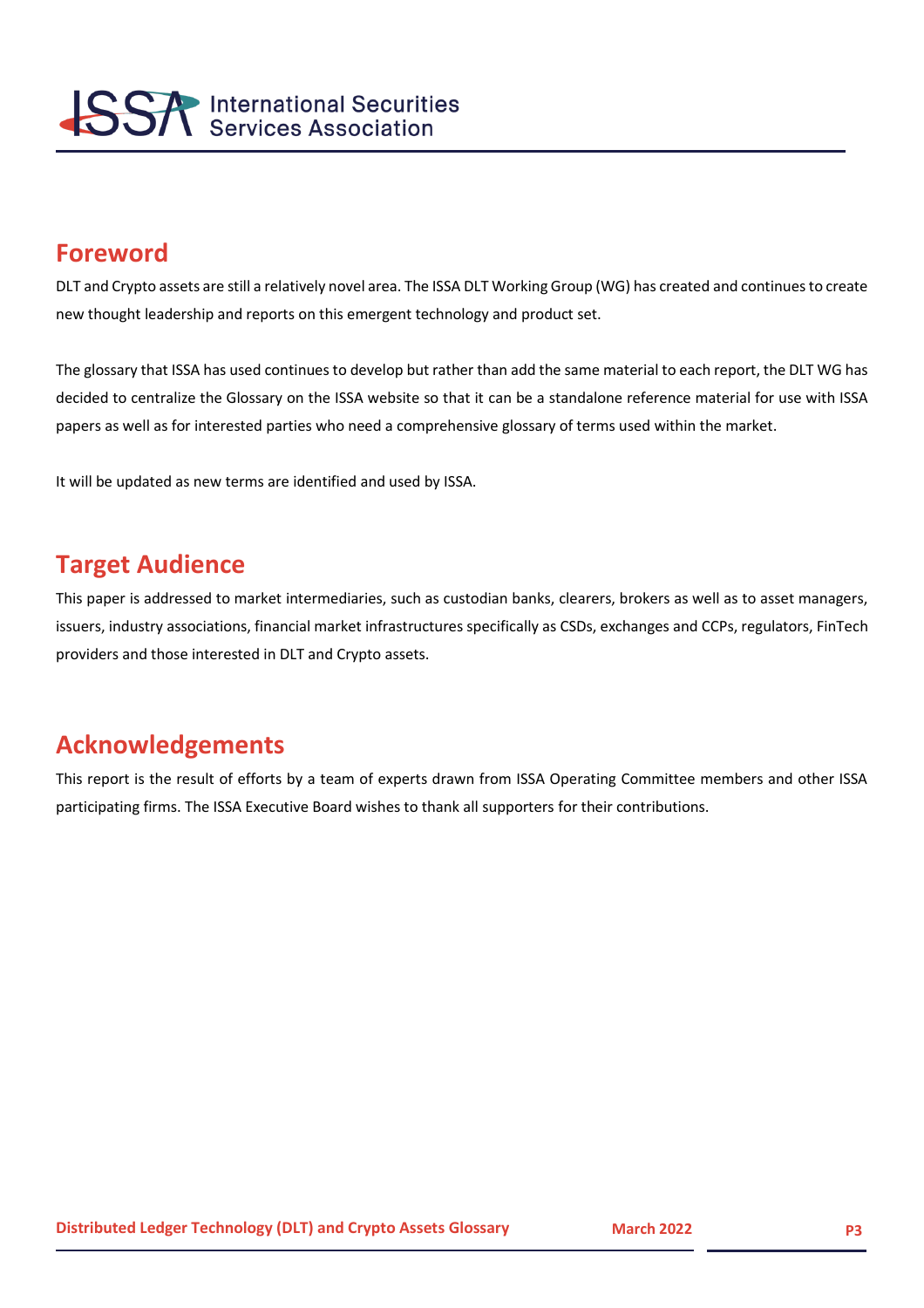

#### **GLOSSARY OF TERMS USED IN ISSA DLT PAPERS**

| <b>Application</b><br>Programming<br>Interface (API)     | A set of sub-routines definitions, communication protocols and tools for sharing data between<br>different systems.                                                                                                                                                                                                                                                                                |
|----------------------------------------------------------|----------------------------------------------------------------------------------------------------------------------------------------------------------------------------------------------------------------------------------------------------------------------------------------------------------------------------------------------------------------------------------------------------|
| <b>Account-based</b><br><b>CBDC</b> systems              | Distribution of the CBDC will involve the transfer of a claim recorded on one account to another<br>account at the CB.                                                                                                                                                                                                                                                                             |
| Asset-backed<br><b>Tokens</b>                            | Tokens backed by holdings of underlying assets. See 'Digital non-native (or asset-backed)<br>tokens'.                                                                                                                                                                                                                                                                                              |
| <b>Asset Tokens</b>                                      | These tokens represent assets such as participations in real physical underlyings, companies,<br>earnings streams or entitlements to dividends or interest payments. In terms of their economic<br>function, the tokens are analogous to securities.                                                                                                                                               |
| <b>Bitcoin</b>                                           | A crypto-currency issued on the first public blockchain network created in 2009 that aims to<br>compete with fiat currencies as a means of exchange. It has no intrinsic value, asset backing or<br>links to other projects, and is not backed by any authority such as a central bank. Bitcoins are<br>not securities, but commodities (at least within the USA).                                 |
| <b>Blockchain</b>                                        | A database that places records of transactions in blocks on a DLT network. Each block is linked<br>(or 'chained') to the previous block, using cryptographic signatures that make the transactions<br>they contain immutable. This allows blockchains to operate as distributed ledgers, which can be<br>shared with anyone without fear that the data they contain will be manipulated.           |
| <b>Central Bank</b><br><b>Digital Currency</b><br>(CBDC) | A fiat currency issued in digital form, backed by a central bank.                                                                                                                                                                                                                                                                                                                                  |
| <b>Crypto Asset</b>                                      | Includes payment tokens (central bank digital currency, stablecoins and crypto-currencies),<br>securities tokens (digitally native or asset-backed) and utility tokens. A crypto-asset shares the<br>characteristics of a digital asset (see below) and, in addition, allows for issuance, termination,<br>ownership and transfer of ownership to be guaranteed via cryptography.                  |
| Crypto-Currency                                          | Often used as a synonym for payment or exchange tokens to distinguish them from utility or<br>securities tokens.                                                                                                                                                                                                                                                                                   |
| <b>Digital Asset</b>                                     | An asset in binary form that comes with a right to use, that has clearly defined notions of<br>issuance, termination, ownership and transfer of ownership, a definable monetary value, which<br>may be between specific counterparties and which may be based on a right to use or may be<br>based on the principle of limited supply. A digital asset is not necessarily analogous to a security. |
| <b>Digital Asset</b><br><b>Securities</b>                | Digital assets which are securities.                                                                                                                                                                                                                                                                                                                                                               |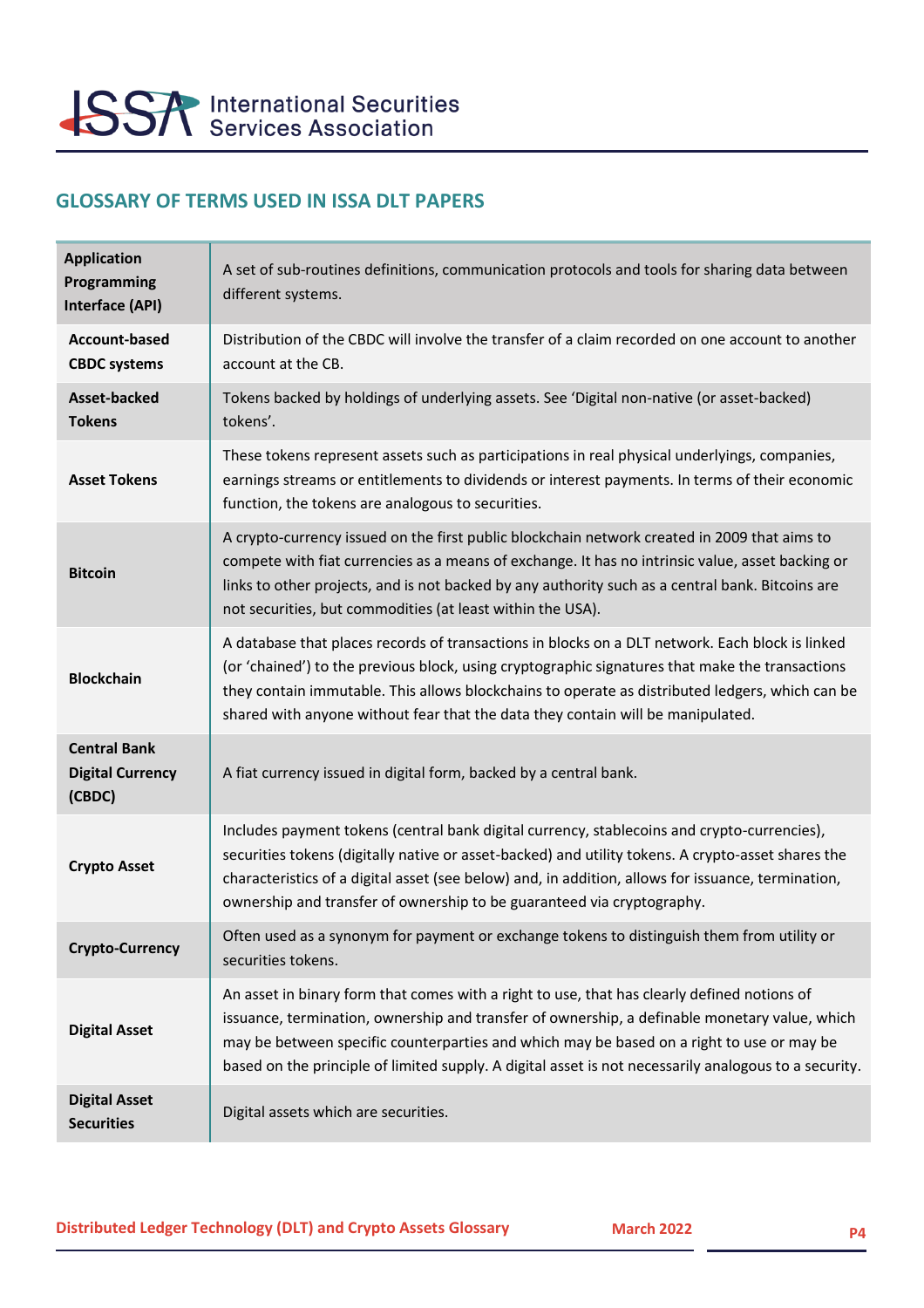

## **SSA** International Securities

| <b>Digital Token</b>                                            | A transferable unit generated within a distributed network that tracks ownership of the units,<br>usually through the application of blockchain technology.                                                                                                                                                                                                                                                                                                                                                                                                                          |
|-----------------------------------------------------------------|--------------------------------------------------------------------------------------------------------------------------------------------------------------------------------------------------------------------------------------------------------------------------------------------------------------------------------------------------------------------------------------------------------------------------------------------------------------------------------------------------------------------------------------------------------------------------------------|
| <b>Digital Currency</b>                                         | A currency which does not exist in physical form.                                                                                                                                                                                                                                                                                                                                                                                                                                                                                                                                    |
| <b>Digital Financial</b><br>Asset                               | A term used to distinguish financial assets in digital form from other assets, such as images,<br>videos and texts that are also rendered in digital form.                                                                                                                                                                                                                                                                                                                                                                                                                           |
| <b>Digital Native</b><br><b>Tokens</b>                          | Digital assets that originate on a distributed ledger.                                                                                                                                                                                                                                                                                                                                                                                                                                                                                                                               |
| <b>Digital Non-native</b><br>(or Asset-backed)<br><b>Tokens</b> | Assets represented digitally on a distributed ledger.                                                                                                                                                                                                                                                                                                                                                                                                                                                                                                                                |
| <b>DLT Asset</b>                                                | An asset transacted on a Distributed Ledger Technology (DLT) platform.                                                                                                                                                                                                                                                                                                                                                                                                                                                                                                               |
| <b>DLT System</b>                                               | A system of electronic records that enables independent entities to establish a consensus<br>around a shared ledger without relying on a central authority to provide or authenticate the<br>authoritative version of the records. The consensus is established by the authoritative ordering<br>of cryptographically validated ('signed') transactions made persistent by replicating the data<br>across multiple nodes and tamper-free by linking them via cryptographic hashes. The shared<br>result of the consensus process serves as the authoritative version of the records. |
| <b>DvP1 (Delivery</b><br>versus Payment<br>model 1)             | A securities settlement mechanism that links a securities transfer and a funds transfer in such a<br>way as to ensure that delivery occurs if and only if the corresponding payment occurs. DvP1<br>typically settles securities and funds on a gross and obligation-by-obligation basis, with final<br>(irrevocable and unconditional) transfer of securities from the seller to the buyer (delivery) if<br>and only if final transfer of funds from the buyer to the seller (payment) occurs. [Source: BIS, 16<br>Jun 2015]                                                        |
| <b>DvP2 (Delivery</b><br>versus Payment<br>model 2)             | A securities settlement mechanism that links a securities transfer and a funds transfer in such a<br>way as to ensure that delivery occurs if and only if the corresponding payment occurs. DvP2<br>typically settles securities on a gross basis, with final transfer of securities from the seller to the<br>buyer occurring throughout the processing cycle, but settles funds on a net basis, with final<br>transfer of funds from the buyer to the seller occurring at the end of the processing cycle<br>(Source: BIS, 16 Jun 2015)                                            |
| <b>Electronic Currency</b>                                      | Synonymous with digital currency.                                                                                                                                                                                                                                                                                                                                                                                                                                                                                                                                                    |
| <b>Ethereum</b>                                                 | A public blockchain network launched in 2016 and a crypto-currency that aims to compete with<br>fiat currencies as a means of exchange. It has no intrinsic value, asset backing or links to other<br>projects and is not backed by any authority such as a central bank. Ethereum is not a security<br>but a commodity (at least within the USA).                                                                                                                                                                                                                                   |
| <b>Fiat Currency</b>                                            | Domestic legal tender that is issued by governments rather than backed by a physical<br>commodity such as gold.                                                                                                                                                                                                                                                                                                                                                                                                                                                                      |

**Distributed Ledger Technology (DLT) and Crypto Assets Glossary March 2022** March 2022

**20212021D**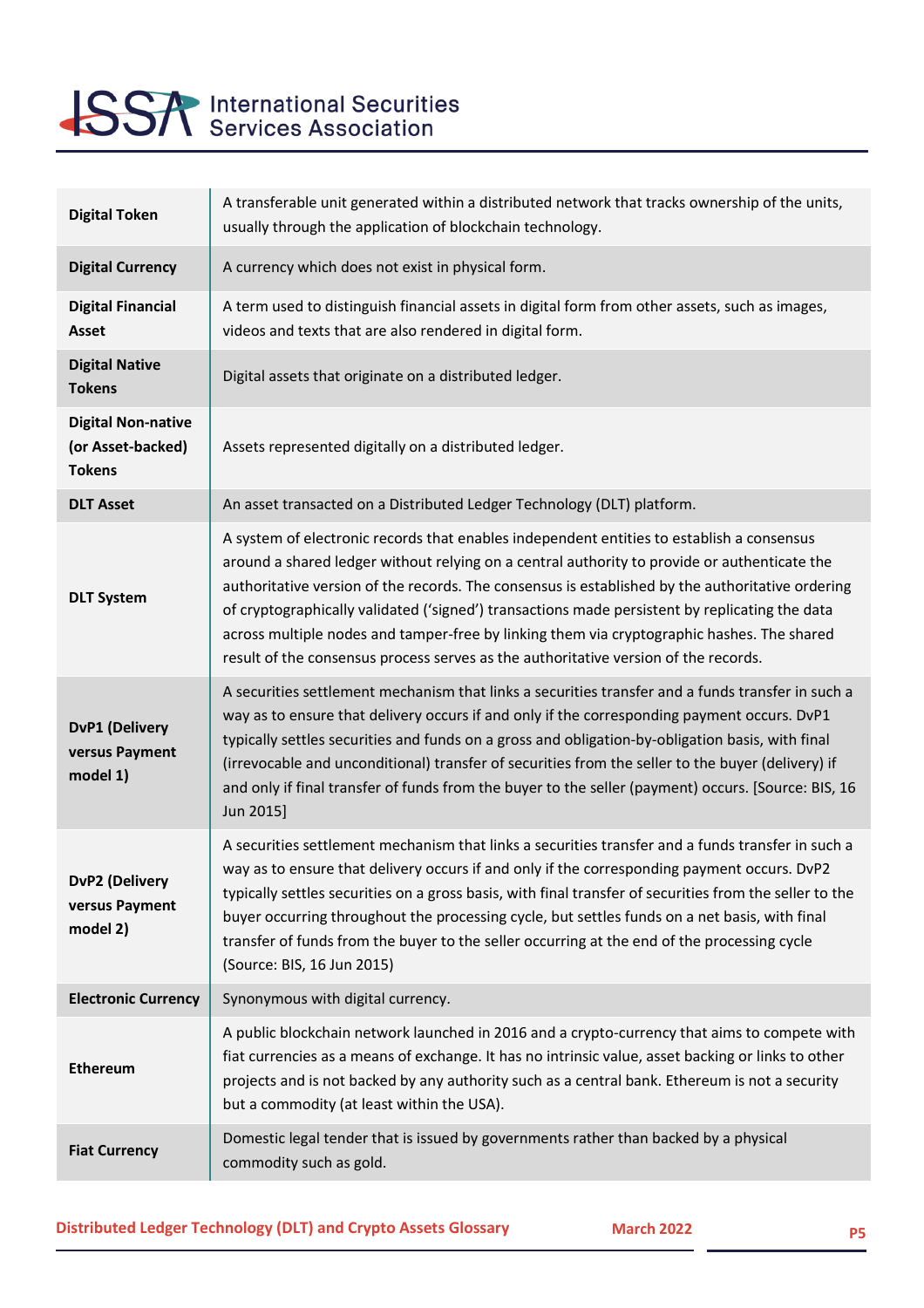

| <b>Fork</b>                                 | A 'hard fork' can be defined as a software change to the DLT protocol that introduces a<br>permanent split between the new and the old protocol, making them incompatible (backward<br>incompatible). A 'soft fork' can be defined as a change to the DLT software that is 'backward<br>compatible' meaning that unlike 'hard forks', there is no splitting or branching out of the<br>blockchain.                                                                                                                                                                                                                                                |
|---------------------------------------------|---------------------------------------------------------------------------------------------------------------------------------------------------------------------------------------------------------------------------------------------------------------------------------------------------------------------------------------------------------------------------------------------------------------------------------------------------------------------------------------------------------------------------------------------------------------------------------------------------------------------------------------------------|
| <b>Fungible Token</b>                       | A token that is interchangeable with an identical token and divisible into smaller units.                                                                                                                                                                                                                                                                                                                                                                                                                                                                                                                                                         |
| <b>Issuing and Paying</b><br>Agent (IPA)    | An Issuing and Paying Agent ensures delivery of the security to investors having received the<br>subscription amount and the delivery of that amount to the issuer. During the lifecycle of the<br>security coupons or dividends can be paid to the investors and the IPA wil again ensure that<br>these are paid on behalf of the issuer. The same occurs at redemption/maturity of the security.                                                                                                                                                                                                                                                |
| Litecoin                                    | A crypto-currency that aims to compete with fiat currencies as a means of exchange. It has no<br>intrinsic value, asset backing or links to other projects and is not backed by any authority such as<br>a central bank.                                                                                                                                                                                                                                                                                                                                                                                                                          |
| Non-fungible<br><b>Token</b>                | A token that has unique characteristics which make it neither interchangeable nor divisible into<br>smaller units. CryptoKitties is an example.                                                                                                                                                                                                                                                                                                                                                                                                                                                                                                   |
| <b>Repo Markets</b>                         | A repurchase agreement is a short-term loan, collateralized with securities, with an agreement<br>to buy back (or repurchase) the securities. Typically, securities are exchanged for cash and most<br>often the collateralized securities are high grade government issued debt instruments. Repo<br>transactions are conducted either in a bi-lateral manner between the counterparties (or) in tri-<br>party basis where a clearing bank or agent acts as intermediary between the counterparties.<br>The tri-party agent manages the collateral selection, substitution, valuation, margin<br>management and life-cycle management for a fee. |
| <b>Payment Tokens</b>                       | These are synonymous with crypto-currencies or stablecoin and have no further functions.                                                                                                                                                                                                                                                                                                                                                                                                                                                                                                                                                          |
| <b>PMI</b>                                  | Payments market infrastructure, such as the Real-Time Gross Settlement Systems (RTGSs),<br>operated by central banks or the Automated Clearing Houses (ACHs), used by commercial banks<br>to net payments prior to submission to an RTGS.                                                                                                                                                                                                                                                                                                                                                                                                         |
| <b>Securities Lending</b><br><b>Markets</b> | A securities lending transaction involves collateralized lending of specific securities by the owner<br>to another party in exchange for a fee. Cash or other securities are generally used as collateral.<br>The securities lending transaction allows owners to earn additional return on long term assets.<br>Custodians play a significant role in securities lending by acting as securities-lending agents by<br>providing services to asset owners looking to lend their securities.                                                                                                                                                       |
| <b>Securities Token</b>                     | A token giving the holder an entitlement to underlying assets, companies, earnings streams,<br>dividends, interest payments or other tokens. They are sometimes treated as securities.                                                                                                                                                                                                                                                                                                                                                                                                                                                            |
| <b>Smart Contract</b>                       | Self-executing computer code that performs pre-defined tasks based on a pre-defined set of<br>criteria or conditions. Smart contracts cannot be altered once deployed, since only this can<br>guarantee faithful fulfilment of contractual obligations. A smart contract could, for example, be<br>used to instruct a regular interest payment on a bond to be made to registered investors.                                                                                                                                                                                                                                                      |
|                                             |                                                                                                                                                                                                                                                                                                                                                                                                                                                                                                                                                                                                                                                   |

**Distributed Ledger Technology (DLT) and Crypto Assets Glossary March 2022** March 2022

**20212021D**